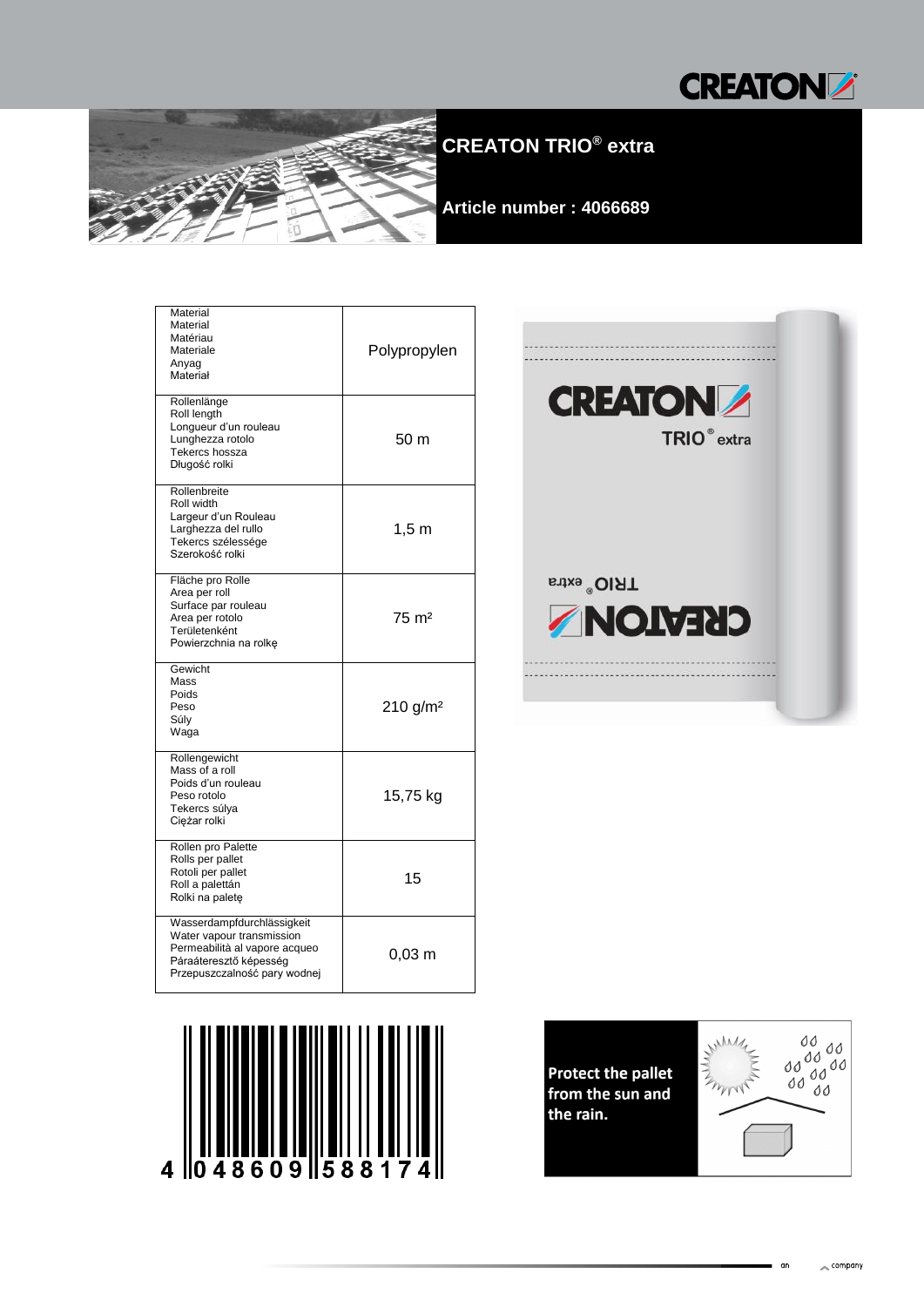

## CE **DECLARATION OF PERFORMANCE**

CREATON – Nr – 030 – Version 03

1. Eindeutiger Kenncode des Produkttyps: Unique identification code of the product-type: Code d'identification unique du produit type: Codice di identificazione unico del prodotto-tipo A terméktípus egyértelmű jelzőkódja: Niepowtarzalny kod identyfikacyjny typu wyrobu:

### **CREATON TRIO® extra**

2. Typen-, Chargen- oder Seriennummer oder ein anderes Kennzeichen zur Identifikation des Bauprodukts gemäß Artikel 11 Absatz 4: Type, batch or serial number: Numéro de type, de lot ou de série: Numero di tipo, lotto, serie Típus-, tétel-, sorozatszám vagy más jelölés az építőanyag 11. cikk 4. bekezdés szerinti azonosítására: Numer typu, partii lub serii:

**siehe Punkt 1 (auf der Verpackung und Bedruckung angeführt) Vedere il pto 1 (Lotto nr. vedi confezione)**

**See item1. (stated on packaging and printing of the product) lásd az 1. pontot (a csomagoláson vagy a nyomtatáson feltüntetve) Voir point 1 (déclaré sur l'emballage et imprimé sur le produit) Zob. poz. 1. (podane na opakowaniu i nadruku na produkcie)**

3. Vom Hersteller vorgesehener Verwendungszweck oder vorgesehene Verwendungszwecke des Bauprodukts gemäß der anwendbaren harmonisierten technischen Spezifikation: Intended use or uses of the construction product, in accordance with the applicable harmonized technical specification, as foreseen by the manufacturer: Usage ou usages prévus du produit de construction, conformément à la spécification technique harmonise: Uso o usi previsti del prodotto da costruzione (in conformità alla relativa specifica tecnica armonizzata): Az építőanyag gyártó által előirányzott felhasználási célja vagy előirányzott felhasználási céljai az alkalmazandó harmonizált műszaki specifikáció szerint:

Przewidziane przez producenta zamierzone zastosowanie lub zastosowania wyrobu budowlanego zgodnie z mającą zastosowanie zharmonizowaną specyfikacją techniczną:

**Die diffusionsoffene Unterspann- und Unterdeckbahn besteht aus vier Schichten. Alle Schichten sind thermisch verbunden. Die Bahn ist für belüftete und unbelüftete Dachkonstruktionen als Unterspann-, Unterdeck- oder Schalungsbahn sowie als Vordeckung für Schiefer-/ Faserzementplatten und als Windsperre für Hauswände geeignet. Sie ist einsetzbar als regensicheres Unterdach auf Schalung oder druckstabiler Unterlage. Die Bahn darf direkt auf Wärmedämmung, Schalung aus Holz oder Holzwerkstoffen sowie freihängend als Unterspannung mit empfohlener Überlappung verlegt werden. Das Produkt enthält keine Gefahrstoffe.**

**The roofing membrane suitable for diffusion consists of four layers. All layers are thermally bonded. The membrane is suitable for ventilated and unventilated roof designs as a trussing, sub-roof or sheathing membrane. It can also be used as a base layer for slate/fibre cement panels and wind blockers for building walls. In conjunction with our accessories, it can be used in Germany as a rain-proof sub-roof, in Austria as rain-proof sub-roof and in Switzerland for normal and increased wear on sheathing or a pressurestable base. The membrane can be directly applied to thermal insulation sheathing made of wood or wooden materials as well as a hanging trussing sheet with recommended overlap. The product does not contain any hazardous substances.**

**L'écran de toiture ouvert à la diffusion se compose de quatre couches thermiquement reliées entre elles. Il convient comme écran souple de sous-toiture, gaine de sous-toiture ou bande de coffrage sur des constructions de toit ventilées et non ventilées mais aussi comme couverture préliminaire pour les plaques en ardoise/fibrociment et comme pare**vent pour les parois des maisons. Associé à nos accessoires, il peut être posé sur un coffrage ou un support résistant à la pression pour la réalisation d'écrans de sous-toiture et pare-pluie en France et en Belgique et de sous-couvertures résistant à des sollicitations normales à élevées en Suisse. Il peut être posé directement sur l'isolant thermique, sur le **coffrage en bois ou en matériau à base de bois, ou encore suspendu comme sous-couverture avec le recouvrement recommandé. Le produit ne contient pas de substances nocives.**

**La pista per tetto propagante è composta da quattro strati. Tutti gli strati sono collegati termicamente. La pista è utilizzabile per costruzioni del tetto con e senza aerazione come pista di sottoserraggio, sottotetto o di rivestimento, nonché per l'isolamento di lastre di ardesia/fibrocemento e come barriera al vento per pareti domestiche. Può essere utilizzata in combinazione con i nostri componenti accessori in Germania come sottotetto a prova di pioggia, in Austria come sottotetto a prova di pioggia e in Svizzera come sottotetto per sollecitazioni normali e maggiori su rivestimento o fondo resistente alla pressione. La pista può essere posata direttamente su isolamento termico, rivestimento in legno o derivati del legno e liberamente sospesa come sottocopertura con sovrapposizione consigliata. Il prodotto non contiene sostanze pericolose.**

**A páraáteresztő tetőfólia négy rétegből áll. Minden réteget termikus kötés kapcsol össze. A fólia szellőző és nem szellőző tetőszerkezetekhez alátét-, tető- és zsalufóliaként, valamint pala vagy szálcement lapok alátéthéjazataként és a házfalak szélzárásaként használatos. A fólia a kiegészítő komponenseinkkel Németországban esőzáró alátétfóliaként, Ausztriában esőzáró alátétfóliaként, Svájcban pedig alátétfóliaként normál és fokozott igénybevételnél zsaluzási vagy nyomásálló alátétként alkalmazható. A fóliát közvetlenül a hőszigetelésre, a fa vagy fa alapanyagú zsaluzatra, valamint alátétfóliaként szabadon lógva, az ajánlott átlapolással kell lefektetni. A termék nem tartalmaz veszélyes anyagokat.**

**Paroprzepuszczalna membrana dachowa składa się z czterech warstw. Wszystkie warstwy są połączone termicznie. Membrana jest przeznaczona do wentylowanych i niewentylowanych konstrukcji dachowych w zastosowaniu jako membrana wstępnego krycia / membrana dachowa lub membrana podkładowa oraz jako podkład do dachówek / płyt włóknisto-cementowych, a także jako zapora wiatrowa dla ścian domu. W połączeniu z naszymi akcesoriami można ją stosować w Niemczech jako deszczoszczelny dach spodni, w Austrii jako dach spodni zabezpieczony przed deszczem, a w Szwajcarii jako dach spodni do zwykłego i zwiększonego obciążenia na ruszcie lub podkładzie wytrzymałym na nacisk. Membranę można układać bezpośrednio na izolacji cieplnej, ruszcie z drewna lub materiałach drewnopochodnych, a także stosować jako uszczelnienie wiszące z zalecanym zakładem. Produkt nie zawiera substancji niebezpiecznych.**

4. me, eingetragener Handelsname oder eingetragene Marke und Kontaktanschrift des Herstellers gemäß Artikel 11 Absatz 5:

Name, registered trade name or registered trade mark and contact address of the manufacturer as required pursuant to Article 11(5):

- Nom, raison sociale ou marque déposée et adresse de contact du fabricant:
- Nome, denominazione commerciale registrata o marchio registrato e indirizzo del fabbricante:

Név, bejegyzett kereskedelmi név vagy bejegyzett márka és a gyártó kapcsolattartási címe a 11. cikk 5. bekezdés szerint:

Nazwa, zastrzeżona nazwa handlowa lub zastrzeżony znak towarowy oraz adres kontaktowy producenta, wymagany zgodnie z art. 11 ust. 5:

**CREATON GmbH Dillinger Straße 60 86637 Wertingen Germany**

5. Gegebenenfalls Name und Kontaktanschrift des Bevollmächtigten, der mit den Aufgaben gemäß Artikel 12 Absatz 2 beauftragt ist: Name and contact address of the authorized representative whose mandate covers the tasks specified in Article 12(2):

Mandataire:

Nome e indirizzo del mandatario:

A 12. cikk 2. bekezdés szerinti feladatokkal megbízott meghatalmazott személy neve és kapcsolattartási címe: Nazwa i adres kontaktowy upoważnionego przedstawiciela, którego pełnomocnictwo obejmuje zadania określone w art. 12 ust. 2:

**Sabine Thieme CREATON GmbH Dillinger Straße 60 86637 Wertingen Germany**

6. System oder Systeme zur Bewertung und Überprüfung der Leistungsbeständigkeit des Bauprodukts gemäß Anhang V: System or systems of assessment and verification of constancy of performance of the construction product as set out in Annex V: Le ou les systèmes d'évaluation et de vérifcation de la constance des performances: Sistema o sistemi di valutazione e verifica della costanza della prestazione del prodotto da costruzione di cui all'allegato V: Az építőanyag teljesítményi állandóságát értékelő és felülvizsgáló rendszer vagy rendszerek az V. melléklet szerint: System(y) oceny i weryfikacji stałości właściwości użytkowych wyrobu budowlanego, ustalony(e) w Załączniku V:

#### **System 3**

7. Im Falle der Leistungserklärung, die ein Bauprodukt betrifft, das von einer harmonisierten Norm erfasst wird: Declaration of performance concerning a construction product covered by a harmonized standard: Le produit de construction est couvert par une norme harmonisée:

 $\sim$  company

an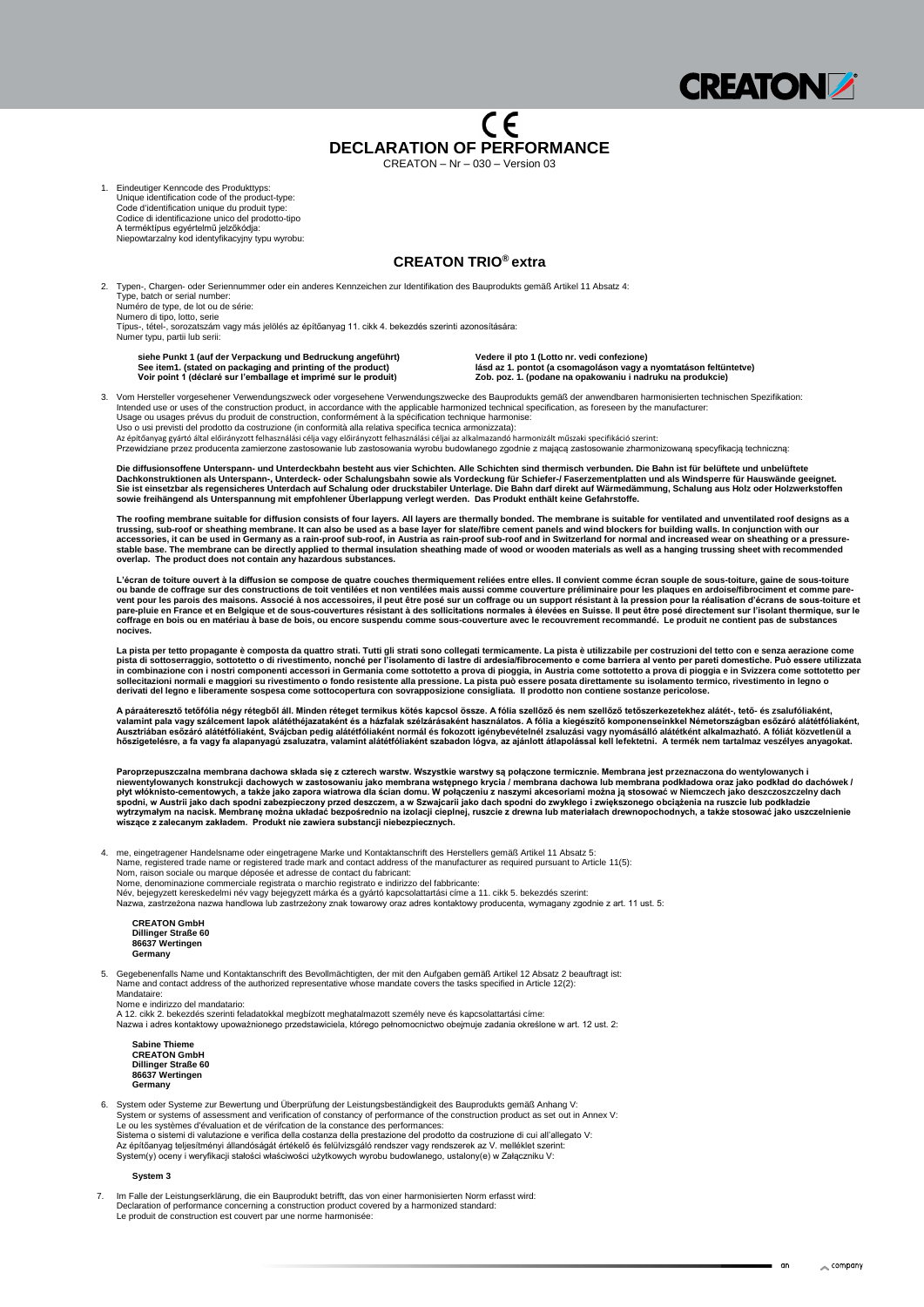

Organismo notificato: nel caso di una dichiarazione di prestazione relativa ad un prodotto da costruzione che rientra nell'ambito di applicazione di una norma armonizzata: Harmonizált szabványban nyilvántartott, építőanyagot érintő teljesítményi nyilatkozat esetén: Deklaracja właściwości użytkowych, dotycząca wyrobu budowlanego objętego normą zharmonizowaną:

### **EN 13859-1, 2**

8. Im Falle der Leistungserklärung, die ein Bauprodukt betrifft, für das eine Europäische Technische Bewertung ausgestellt worden ist:

Declaration of performance concerning a construction product for which a European Technical Assessment has been issued: Déclaration de performance concernant un produit de construction pour lequel une Evaluation Technique Européenne a été délivrée: Organismo notificato: nel caso di una dichiarazione di prestazione relativa ad un prodotto da costruzione per il quale è stata rilasciata una valutazione tecnica europea Európai műszaki értékelést kapott építőanyagot érintő teljesítményi nyilatkozat: Deklaracja właściwości użytkowych, dotycząca wyrobu budowlanego, dla którego wydana została europejska ocena techniczna:

| <b>Nicht ausgestellt</b> | Non rilevante |
|--------------------------|---------------|
| Not issued               | Nem készült   |

**Nie wydano**

**Pas émis** 9. Erklärte Leistung:

Declared performance: Performances déclarées: Prestazione dichiarata: Nyilatkozott teljesítmény: Deklarowane właściwości użytkowe:

| <b>Essentials characteristics</b>                                                                                                                                                                                                                                                                                                                                                                            | <b>Performance</b> |                         |              |                  | <b>Harmonised technical</b><br>specification |
|--------------------------------------------------------------------------------------------------------------------------------------------------------------------------------------------------------------------------------------------------------------------------------------------------------------------------------------------------------------------------------------------------------------|--------------------|-------------------------|--------------|------------------|----------------------------------------------|
|                                                                                                                                                                                                                                                                                                                                                                                                              | <b>Units</b>       | <b>Nominal</b><br>value |              | <b>Tolerance</b> | <b>Units</b>                                 |
| <b>Brandverhalten</b><br><b>Reaction to fire</b><br><b>Réaction au feu</b><br>Reazione al fuoco<br>Égési viselkedés<br>Reakcja na ogień                                                                                                                                                                                                                                                                      | [class]            | Ε                       | $\omega$     |                  | EN 13501<br>EN 11925-2                       |
| Widerstand gegen Wasserdurchgang<br>Resistance to water penetration<br>Etanchéité à l'eau<br>Resistenza alla penetrazione dell'acqua<br>Behatoló vízzel szembeni ellenállás<br>Odporność na przenikanie wody                                                                                                                                                                                                 | [class]            | W <sub>1</sub>          |              |                  | EN 1928<br>EN 13111                          |
| Widerstand gegen Wasserd. nach künstlicher Alterung<br>Resistance to water penetration after artificial ageing<br>Etanchéité à l'eau après vieillissement artificiel<br>Comportamento dopo invecchiamento artificiale riguardante : resistenza alla<br>penetrazione dell'acqua<br>Mesterséges öregbítés után behatoló vízzel szembeni ellenállás<br>Odporność na przenikanie wody po sztucznym starzeniu     | [class]            | W <sub>1</sub>          | $\sim$       |                  | EN 13859-1, 2<br>Beilage C                   |
| Wasserdampfdurchlässigkeit<br>Water vapour transmission<br>Perméabilité à la vapeur d'eau<br>Permeabilità al vapore acqueo<br>Páraáteresztő képesség<br>Przepuszczalność pary wodnej                                                                                                                                                                                                                         | [m]                | 0.03                    | $-0,1$       | $+0,15$          | EN 12572<br>EN 1931                          |
| Zugfestigkeit längs / guer<br>Maximum tensile force MD / CMD<br>Résistance à la traction MD / MCD<br>Resistenza alla trazione MD / MCD<br>Húzószilárdság hosszában / keresztben<br>Maksymalna siła rozciągająca MD / CMD                                                                                                                                                                                     | [N/50mm]           | 490 / 460               | $-90/ -100$  | $+90/+100$       | EN 12311-1<br>EN 13859-1, 2                  |
| Zugfestigkeit nach künstl. Alterung längs / quer<br>Max tensile force after artificial ageing MD / CMD<br>Résistance max. à la traction après vieillissement artificiel MD / MCD<br>Comportamento dopo invecchiamento artificiale riguardante : resistenza alla<br>trazione MD / CMD<br>Mesterséges öregbítés utáni nyúlás hosszában / keresztben<br>Maks. siła rozciągająca po sztucznym starzeniu MD / CMD | [N/50mm]           | 460 / 430               | $-90/ -100$  | $+100/ +110$     | EN 13859-1, 2<br>Beilage C                   |
| Dehnung längs / guer<br><b>Elongation MD / CMD</b><br>Extensibilité MD / MCD<br>Allugamento MD / CMD<br>Tágulás hosszában / keresztben<br>Wydłużenie MD / CMD                                                                                                                                                                                                                                                | [%]                | 45/70                   | $-20/ -45$   | $+30/+50$        | EN 12311-1<br>EN 13859-1, 2                  |
| Dehnung nach künstlicher Alterung längs / quer<br>Elongation after artificial ageing MD / CMD<br>Extensibilité après vieillissement artificiel MD / MCD<br>Comportamento dopo invecchiamento artificiale riguardante : allugamento MD /<br><b>CMD</b><br>Mesterséges öregbítés utáni nyúlás hosszában / keresztben<br>Wydłużenie po sztucznym starzeniu MD / CMD                                             | [%]                | 40/60                   | $-20/ -40$   | $+30/+50$        | EN 13859-1, 2<br>Beilage C                   |
| Widerstand gegen Weiterreißen längs / guer<br>Resistance to tearing MD / CMD<br>Résistance à la déchirure MD / CMD<br>Resistenza allo strappo MD / CMD<br>Továbbszakadással szembeni ellenállás hosszában / keresztben<br>Wytrzymałość na rozdzieranie MD / CMD                                                                                                                                              | [N]                | 500 / 450               | $-100 / -70$ | $+80/+70$        | EN 12310-1<br>EN 13859-1, 2                  |
| Kaltbiegeverhalten<br>Flexibility at low temperature<br>Souplesse à basse température<br>Flessibilità alla basse temperature<br>Hideghajlító viselkedés<br>Elastyczność w niskiej temperaturze                                                                                                                                                                                                               | [°C]               | $-40$                   |              |                  | EN 1109<br>EN 495-5                          |

#### $\sim$  company

■ an